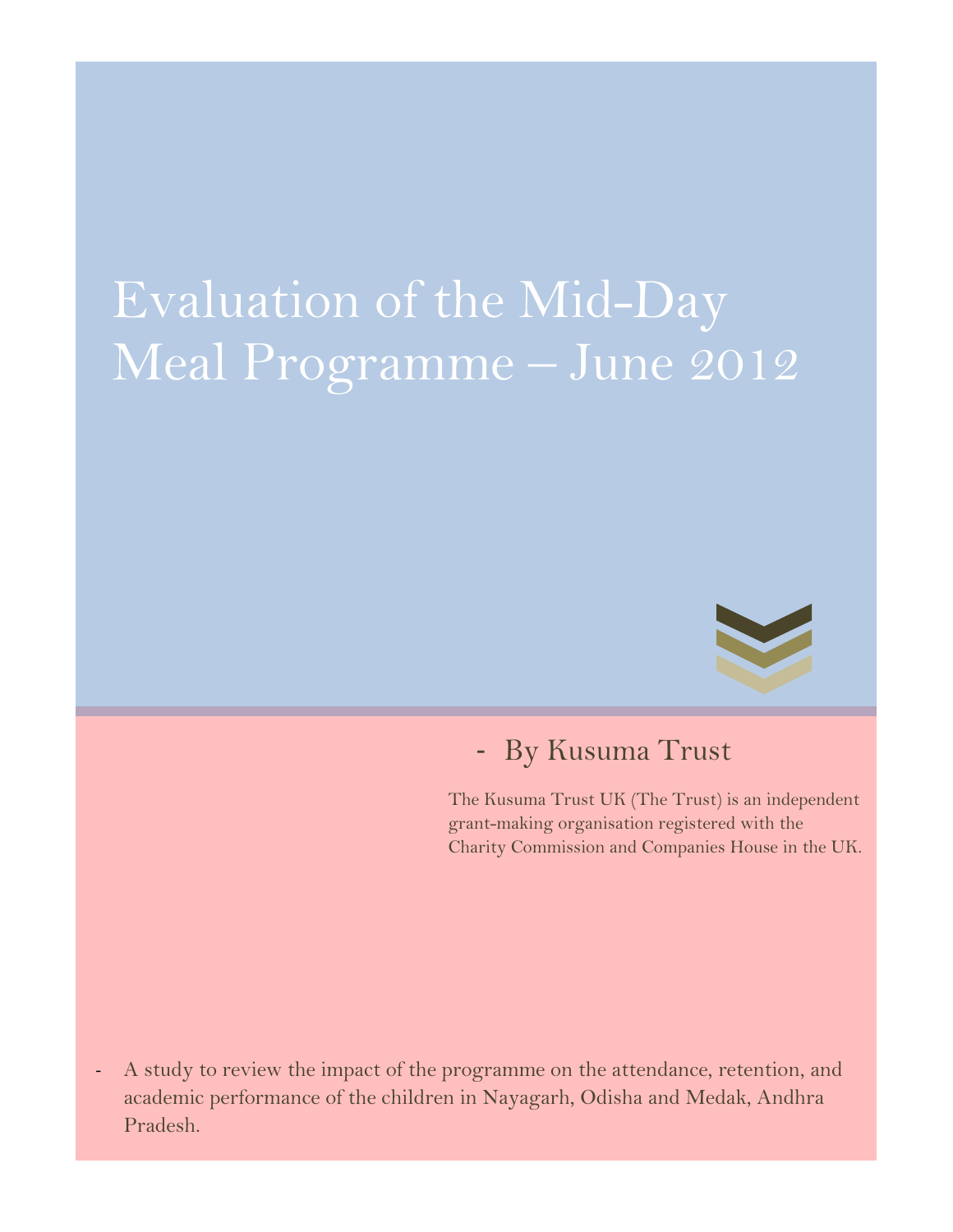

### **Introduction**

The Kusuma Trust UK and its affiliate the Kusuma Foundation have supported the provision of 14,000 mid-day meals every school day since November 2009 to children in 120 Government schools in the Nayagarh district of Odisha and Medak district of Andhra Pradesh.

The mid-day meal programme is implemented by The Akshaya Patra Foundation (TAPF). The Mid-Day Meal (MDM) is a flagship Scheme of the Government of India initiated in 2002 with the purpose of addressing not only the issue of hunger, but also as an incentive to promote enrolment and retention of children in schools. TAPF has partnered with the respective State Governments in India to provide meals under this Scheme. The Government provides 60 per cent of the cost of each meal and Kusuma funds the remaining 40 per cent of the cost through a grant to TAPF.

#### **Purpose of the evaluation**

The evaluation was conducted in January and February 2012. The purpose of the MDM evaluation was to review the impact of the programme on the attendance, retention and academic performance of children in Nayagarh and Medak. It also evaluated factors like socialisation, food variety, quality and hygiene.

The report below summarises the purpose and findings of the evaluation on the Mid-Day Meal programme in Nayagarh and Medak districts of Odisha and Andhra Pradesh respectively.

#### **i. Enrolment and Retention**

The MDM is cited by parents as one of the reasons for changing schools as they wish to send their children to schools which provide the MDM. In Medak, the MDM was viewed as one of several reasons for an increase in enrolment. Parents enrol children in schools to secure a better future for them through education and not just for them to receive the meals. In Nayagarh, poverty is cited as one of the reason for children dropping out.

The findings show that a well run MDM programme can contribute to an increase in enrolment and also prevent students from dropping out.

#### **ii. Attendance**

The MDM plays an important role in both Nayagarh and Medak as a driver for higher attendance and is a reason for children not to skip classes. As the food is nutritious and nourishing, there is lower absenteeism from sickness than before the programme was implemented. Meals provide energy and stamina, and increase the physical strength and concentration of children. These points were cited by the majority of those interviewed.